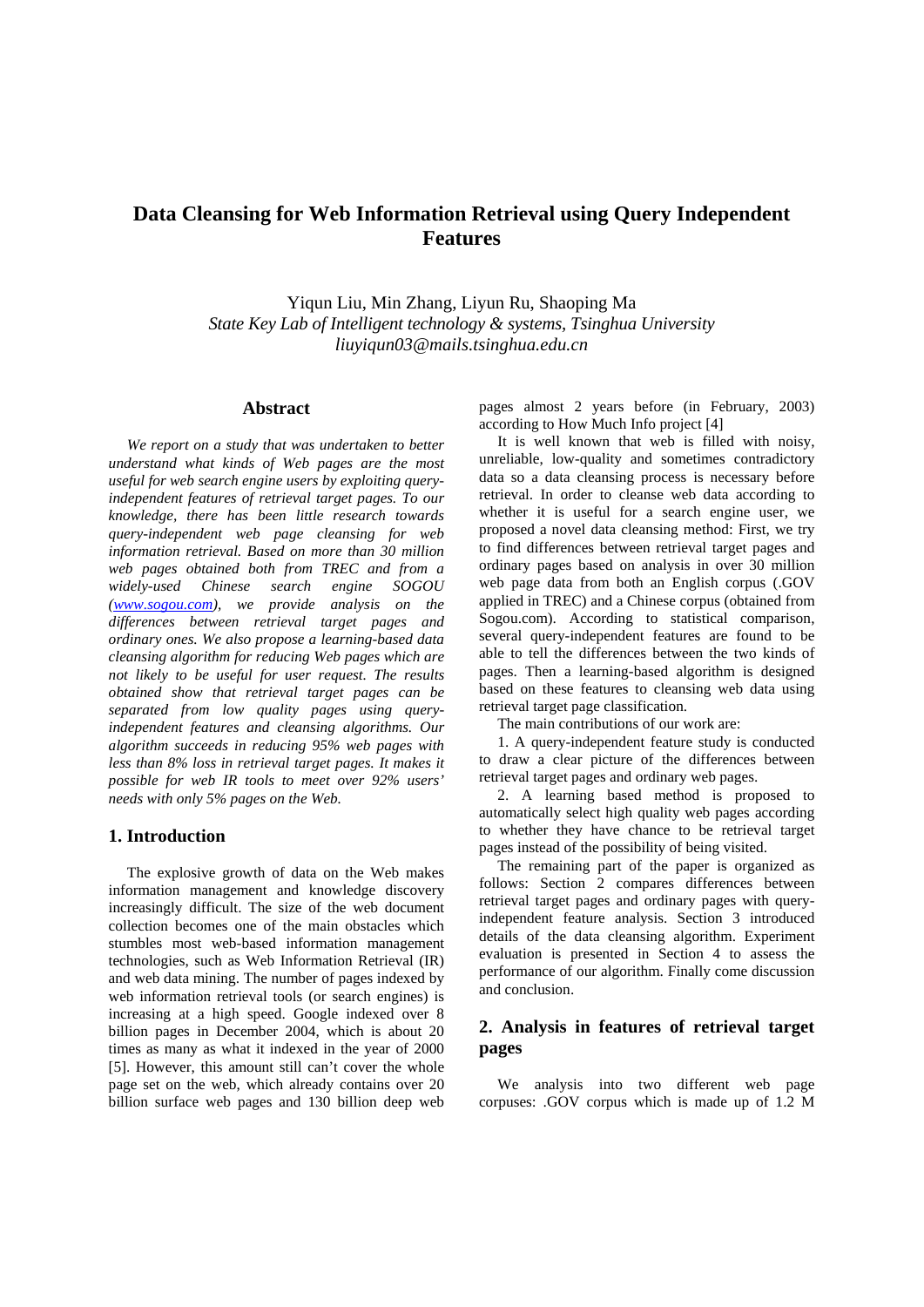English web pages and SOGOU corpus containing 37 M Chinese web pages.

.GOV is collected from .gov domain only so the overall page quality is generally higher than SOGOU, which is constitutive of pages crawled from all domains. We build a retrieval target page sample set for either corpus so the differences can be compared with ordinary pages. The sample set for .GOV is selected from TREC2003 - 2004 web track answers and the set for SOGOU corpus is labeled by 3 assessors using pooling technology [2]. TREC web track offers several hundreds queries collected from search engine logs or designed by assessors. Besides that, we collected 650 queries which are from SOGOU search engine logs representing users' search requests in several famous fields, such as Film/TV stars, Songs, Software, Movies, Novels, PC/TV Games, People names, News topics, Positions, Sports. With these queries, we build a retrieval target page sample set which contains 2631 pages for .GOV and 48930 pages for SOGOU. We use about half of these pages for testing the effectiveness of the data cleansing algorithm (1732 pages for .GOV, 24927 pages for SOGOU) and the others for algorithm training.

With analysis into the corpuses and corresponding retrieval target page sample set, we found out that retrieval target pages have totally different distributions with ordinary pages. The correlation values of several query independent features are shown in Figure 1 for .GOV corpus.



**Figure 1 Differences in query-independent feature distributions represented by correlation values of different pairs of pages.** 

In Figure 1, we use five query-independent features to compare the differences between retrieval target page and ordinary page. These features are: Doc Length (number of words in a certain web page), anchor length (number of words in in-link anchor text for a certain web page), PageRank (obtained using the algorithm described by Page in [1]), Indegree (number of in-links), Outdegree (number of out-links). We can

get the following conclusions from the stats shown in Figure 1:

1. Retrieval target pages and ordinary pages have different statistical distributions in values of queryindependent features. Take PageRank for example, the correlation value between named page and ordinary page is 0.07, which represents a lack of correlation.

2. The two kinds of retrieval target page (named page and key resource page) have a similar distribution in these query-independent features. The correlation values of named page and key resource page are not lower than 0.8, which means the two kinds of pages are positively correlated. Although these two kinds of retrieval target pages come from different retrieval requests, they share a lot in common. So it is reasonable to treat retrieval target pages as a whole instead of separately.

Based on the statistical analysis mentioned above, we found a number of query-independent features in which retrieval target page behaves differently from ordinary page. These features are listed in Table 4 and our learning-based data cleansing algorithm depends on them to cleanse web data for information retrieval tools.

## **3. Learning based Web data cleansing algorithm**

In this paper, we adopt naïve Bayesian learning algorithm to solve the retrieval target page classification problem because it is among the most practical and effective approaches for the problem of learning to classify text documents or web pages. It can also calculate explicit probabilities for whether a web page can be a retrieval target page so that we can estimate web page quality according to the probabilities.

If we adopt query-independent feature *A*, the probability of one web page *p* being a retrieval target page can be calculated by  $P(p \in Target \ page \mid p \ has \ feature \ A)$ . We can use Bayes theorem to rewrite this expression as

$$
P(p \in Target \ page \mid p \ has \ feature \ A)
$$
\n
$$
= \frac{P(p \ has \ feature \ A \mid p \in Target \ page)}{P(p \ has \ feature \ A)} \times P(p \in Target \ page)
$$
\n
$$
(1)
$$

In Equation (1),  $P(p \in Target \ page)$  is the proportion of retrieval target pages in the whole page set. As mentioned in the preceding part of this paper, this proportion is difficult to be estimated in many cases, including our problem of retrieval target page classification. However, if we just compare the values of  $P(p \in Target \ page | p \text{ has feature } A)$  in a given web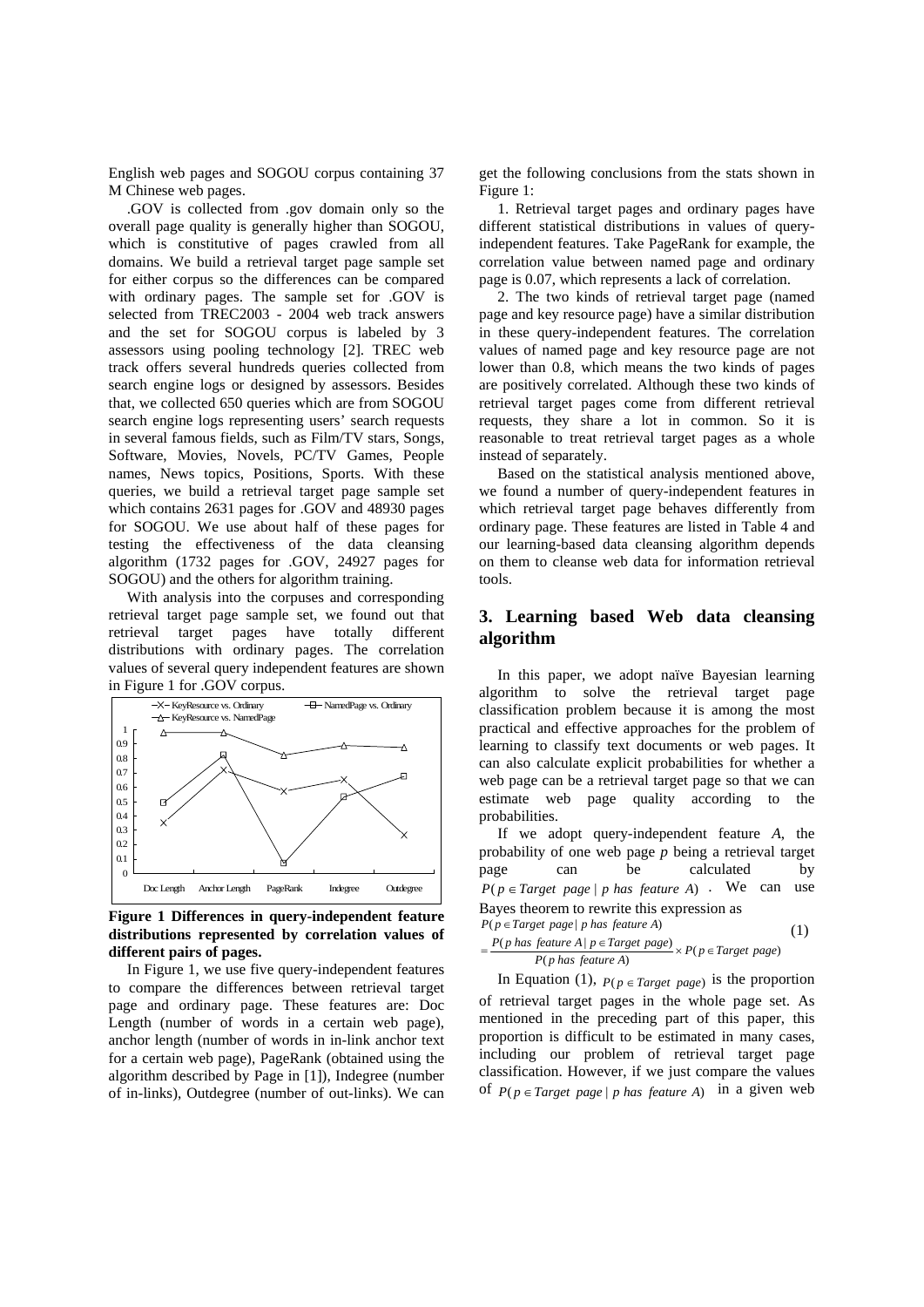page corpus,  $P(p \in Target \ page)$  can be regarded as a constant value and it wouldn't affect the comparative results. So in a fixed corpus such as .GOV/SOGOU, we can rewrite equation (1) as:

$$
P(p \in Target \ page \mid p \ has \ feature \ A)
$$
  
\n
$$
\propto \frac{P(p \ has \ feature \ A \mid p \in Target \ page)}{P(p \ has \ feature \ A)}
$$
 (2)

Now consider the terms in Equation (2), *P*( $p$  *has feature*  $A | p \in Target$  *page*) can be estimated using the proportion of *A*-featured pages in the retrieval target page set. While  $P(p \text{ has feature } A)$ equals the proportion of pages with feature *A* in a given corpus. Here we obtain:

$$
\frac{P(p \text{ has feature A} | p \in Target \text{ page})}{P(p \text{ has feature A})}
$$
(3)  
=  $\frac{\#(p \text{ has feature A} \cap p \in Target \text{ page})}{\#(Target \text{ page})} / \frac{\#(p \text{ has feature A})}{\#(CORPUS)}$ 

If the user query set is large enough to represent most user interests, the sampling of retrieval target page can be regarded as an approximately uniform process. Therefore we can rewrite the numerator of (3) as:

$$
\frac{\#(p \text{ has feature } A \cap p \in Target \text{ page})}{\#(Target \text{ page})}
$$
\n
$$
= \frac{\#(p \text{ has feature } A \cap p \in Target \text{ page sample set})}{\#(Target \text{ page sample set})}
$$
\n
$$
(4)
$$

Substituting expressions (3) and (4) into (2), we obtain:

 $P(p \in Target \ page \mid p \ has \ feature \ A)$ 

$$
\frac{\text{#(p has feature } A \cap p \in Target \ page \ sample \ set)}{\text{#(Target page sample set)}} \times \frac{\text{#(p has feature } A)}{\text{#(CORPUS)}}
$$

 All terms in this equation can be obtained by statistical analysis into a web page corpus, so we can calculate the probability of being a retrieval target for each page according to this equation.

## **4. Experiment results**

#### **4.1. Evaluation methods**

To our knowledge, there has been little research towards evaluation of web page cleansing for IR. In order to solve this problem of data cleansing evaluation, we proposed a new metric called High Quality Page Average Recall (*AR*). Average recall of high quality page is mean of the recall scores after each high quality page counted.

$$
AR = \frac{\sum_{i=1}^{a(HiebQuality)} Recall(i)}{A(Ri)} \qquad (8)
$$

Similar with the famous IR evaluation metric Average Precision, it is a summary measure of a ranked page list. When web pages in a certain corpus are ranked using a certain data cleansing method, *AR* is calculated according to the given ranking. It contains both cleansed-size-oriented and recall-oriented aspects.

If one data cleansing method doesn't work at all, the ranking given by this method will be a random sequence of the corpus and the corresponding *AR* for this method will be 1/2. If another data cleansing method gives all high quality pages top scores, *AR* for this method will be 1. *AR* will be close to 0 if all high quality pages are placed at the end of the ranking.

#### **4.2. Data cleansing experiment results**

As mentioned in Section 3, we keep about half of the retrieval target samples for testing our data cleansing algorithm. The effectiveness will be examined by the following means: First, we will see whether this algorithm can pick up high quality pages. Then we will compare the effectiveness of the query-independent features applied in algorithm to find out which one plays the most important role in data cleansing. At last, we will check out whether this algorithm can separate low quality pages as well.

**4.2.1. High Quality Page Classification.** Table 1 shows the cleansed corpus size and its corresponding retrieval target page recall for .GOV and SOGOU corpuses.

**Table 1 Cleansed Corpus Size and Corresponding Target Recall using Data Cleansing Algorithm** 

|                              | GOV    | SOGOU  |
|------------------------------|--------|--------|
| <b>Cleansed Corpus Size</b>  | 52.00% | 4.96%  |
| (Percentage of original set) |        |        |
| . Retrieval Target Page      | 95.53% | 92.73% |
| Recall (Training set)        |        |        |
| <b>Retrieval Target Page</b> | 93.57% | 92.37% |
| Recall (Test set)            |        |        |

From the statistics in Table 1, we can see that our data cleansing algorithm can retain most retrieval target pages as well as significantly reduce corpus size. More than 92% retrieval target pages remains in the cleansed corpus. However, there is a major difference in cleansed sizes when the algorithm is applied to different corpuses. Over 95% pages are reduced by the algorithm for SOGOU corpus while only 48% pages are regarded as unimportant for .GOV. It may be explained by the fact that data quality of .GOV corpus is much higher than SOGOU. .GOV is crawled in 2002 and its pages are limited to .gov domain, whose content is more reliable than the whole Web. SOGOU corpus is collected in 2005; currently a lot more spam and low quality pages appear on the Web and the crawled pages are not limited to a certain domain. It is reasonable to find more high quality pages in .GOV than in SOGOU.